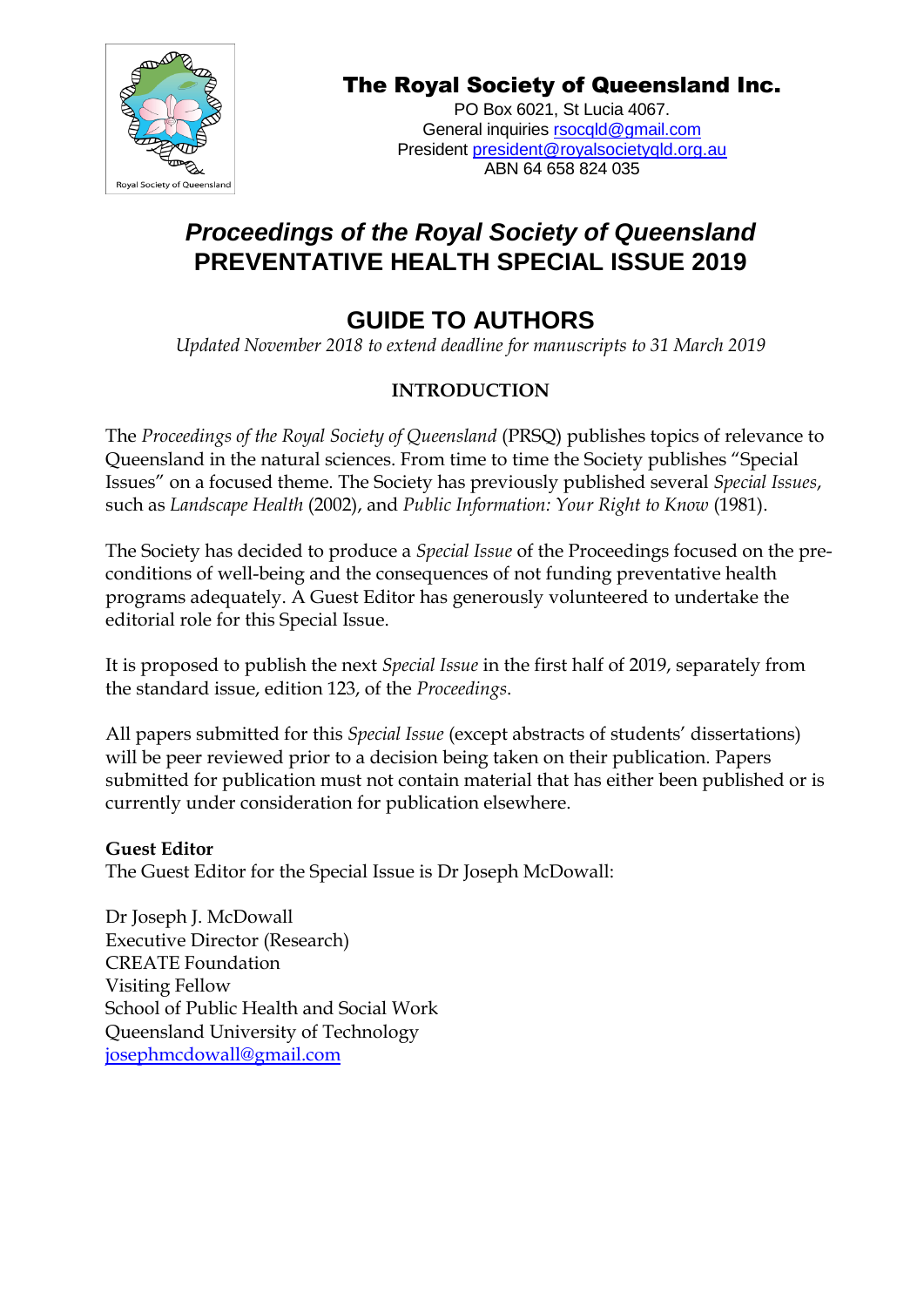#### **PROVISIONS APPLYING TO THIS SPECIAL ISSUE OF PROCEEDINGS**

#### **Scope**

This *Special Issue* will be focused on scientific evidence of the causes of chronic disease, the preconditions for well-being, and the costs and consequences of not funding programs aimed at community well-being adequately. "Science" will be interpreted broadly. The *Special Issue* will be focused on the evidence of what works and doesn't work, drawn from the natural sciences, the biomedical sciences, and the social sciences.

Papers from scholars and practitioners in the medical and health sectors will be welcome. Papers can include results of clinical practice, as long as the discussion shows their application in a broader context. Papers demonstrating economic cost and benefit based upon real-life data will be welcome.

Papers of a policy orientation from public officers and civil society will be welcome.

The *Special Issue* will include the model of preventative health deriving from the two deliberative workshops held in 2018 and the third to be held in February 2019.

# **Types of manuscript**

The following types of manuscripts will be considered:

(i) **Scientific Papers** – Full papers containing substantial new data or a substantial review. Submitted papers should not exceed 20 printed pages including figures, tables and reference list; or about 10,000 words in the body of the text.

(ii) **Short Communications** – A maximum of 4000 words. Primary research articles reporting discrete items of completed research or topical reports of developments relevant to the special topic.

(iii) **Thesis Abstracts** – A maximum of 500 words. Thesis abstracts aim to disseminate and summarise work performed at the Honours, MSc, and PhD level. The author must provide evidence that the thesis has been completed and accepted. (Thesis abstracts will not need to be peer reviewed).

(iv) **Opinion Papers and Historical Papers** – An opinion piece (maximum of 6000 words) should be of interest to a broad readership, with an emphasis on its Queensland relevance and without polemics. A brief review and critique of past and current work should be given, but the author's own outlook on the subject should be included, in addition to their view on new directions in the field and how it should progress. The author does not have to agree with conventional thought, but should present both sides of any debate. Historical papers should describe past events related to the Queensland context. These papers should include an abstract, introduction, and conclusion as well as the appropriate headed sections within the paper.

(v) **Book Reviews** – Authors or people aware of books on topics within the scope of the *Special Issue* may contact the Editor to arrange for a book review by a mutually agreed reviewer who has demonstrated expertise in the topics covered. Such reviews may be up to 2000 words, and include profiles of the book author and reviewer.

The RSQ acts to highlight research and researchers relevant to Queensland. To further this, an Author Profile may appear at the end of each paper. It contains brief details of the authors and their research interest. It can be up to a maximum of 100 words in length.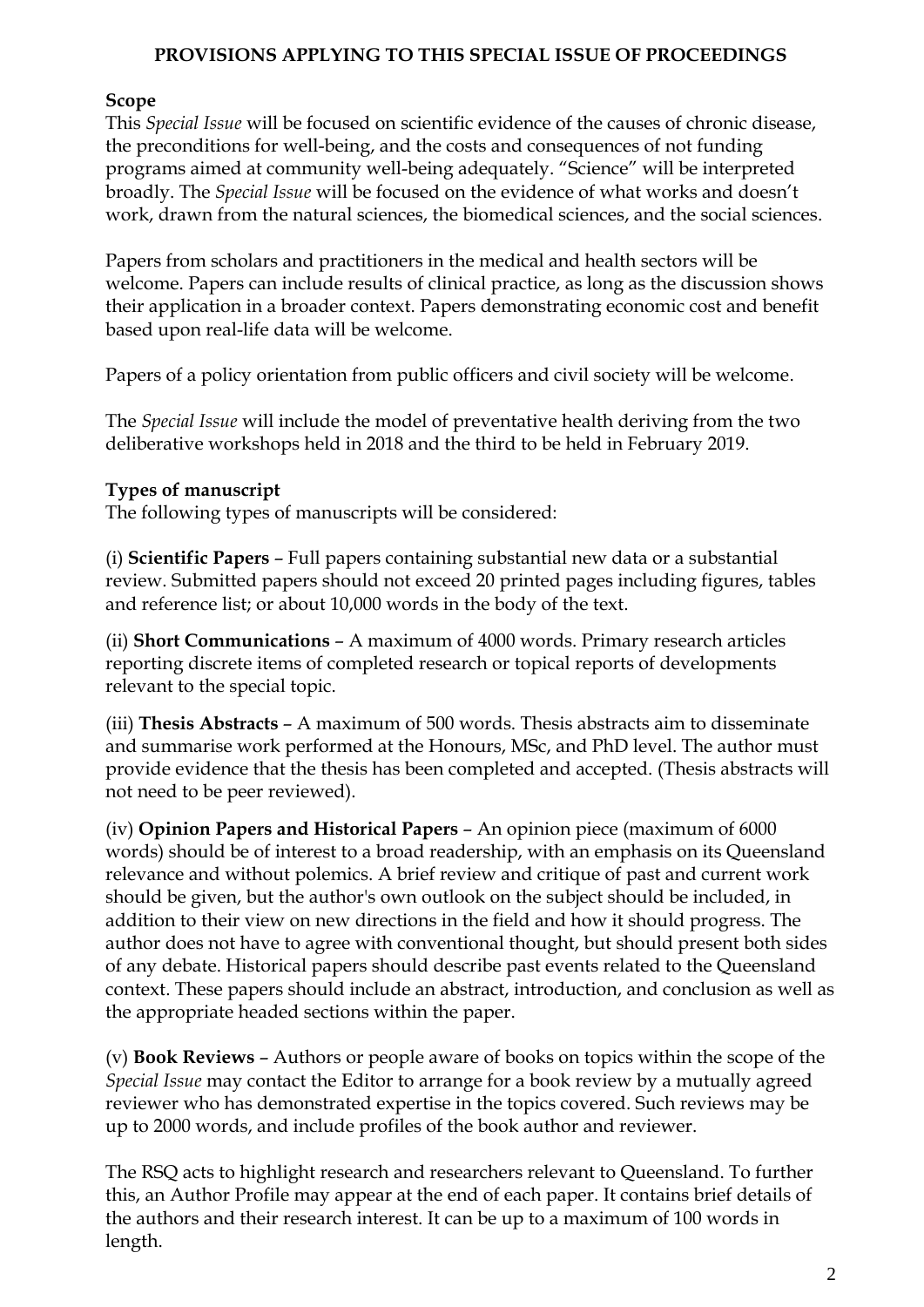#### **Submission process**

All prospective authors should contact the Guest Editor at an early stage to indicate their interest in submitting a paper.

Authors should submit their papers electronically to the Special Issue Guest Editor. The submission will normally consist of the following files:

- 1. Manuscript in Microsoft Word format.
- 2. Figure captions in Microsoft Word format.
- 3. Each table and figure submitted separately in table format or as TIFF files.

#### **Style guide**

A style guide is appended.

#### **Peer review**

Authors may include with their submission the names, affiliations, and email addresses of two possible referees expert in the field. Such persons should be chosen so as to give a completely independent and unbiased appraisal of the submitted paper. The referees eventually chosen by the Guest Editor will however be anonymous to the author (single blind review).

# **Proof corrections, costs and offprints**

Proofs will be sent to the author via e-mail as an Acrobat PDF (portable document format) file. The e-mail server must be able to accept attachments up to 4 MB in size. Acrobat Reader will be required in order to read this file. This software can be downloaded (free of charge) from the Adobe.com Web site.

Authors are requested not to make major changes to their papers at the proof stage, and to return the details of corrections to the Guest Editor as soon as possible, preferably in Word format.

There are no page charges for publication in the PRSQ. Authors will be sent a PDF version of the final published paper. Authors of papers with colour figures may be asked to pay for the associated costs unless covered by sponsorship.

# **Copyright**

While authors retain the moral right to be recognised as the creator, upon acceptance of a manuscript, the exclusive right to distribute copies with or without a fee transfers to the Society.

# **Membership**

Intending authors are strongly encouraged to become members of the Society. Membership can be completed online: <http://www.royalsocietyqld.org/membership/>. A discounted fee is available for people who join for two or three years.

# **Sponsorship**

The cost of printing the Special Issue will be approximately \$7500. At the date of writing, these funds are not in hand. Sponsorship from any person or body interested in creating a permanent record of contemporary thinking on preventative health will be warmly welcomed. Please contact the President of the Royal Society of Queensland, Dr Geoff Edwards [president@RoyalSocietyQld.org.au.](mailto:president@RoyalSocietyQld.org.au) The Editor will not be involved in negotiation of sponsorship.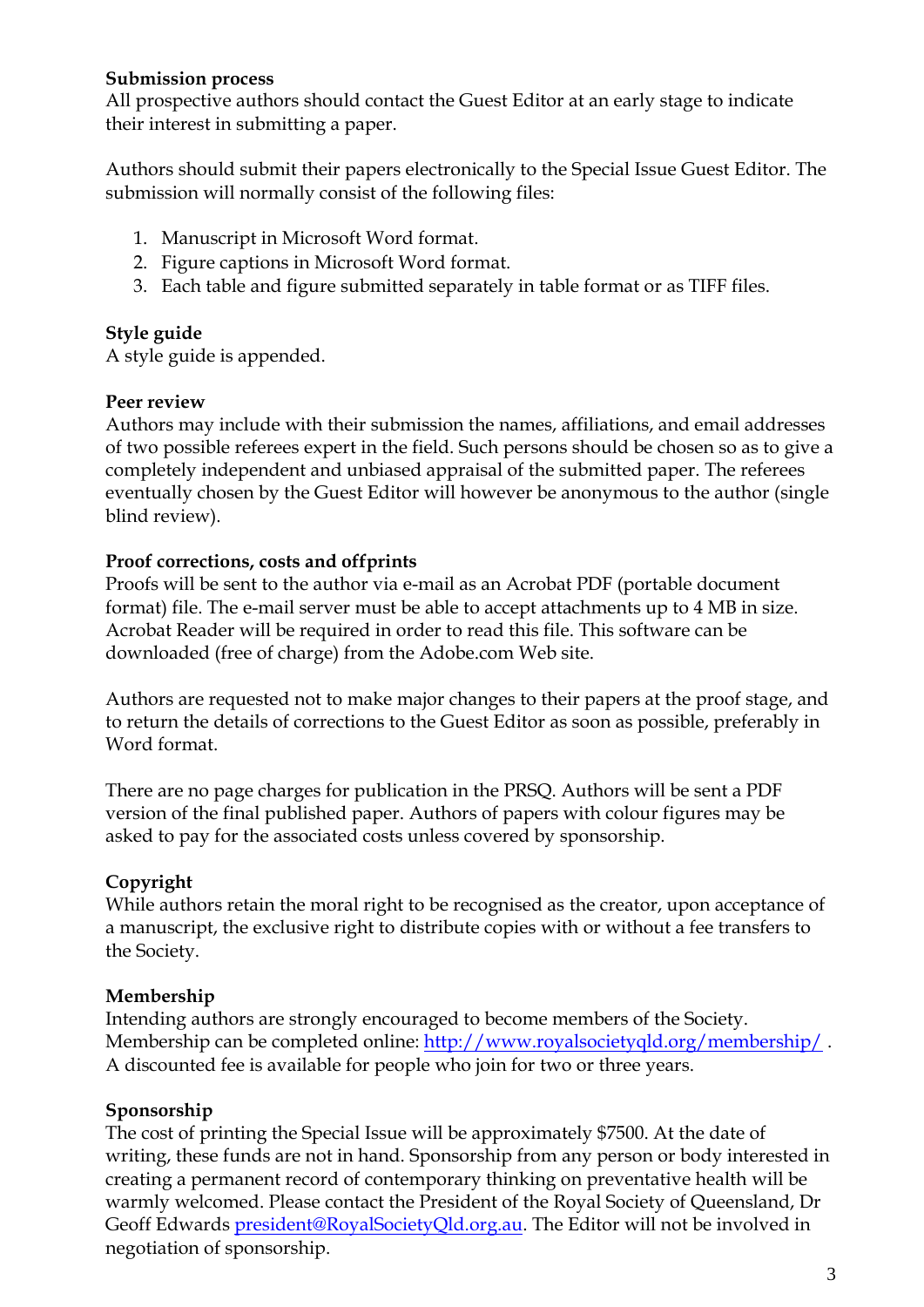Sponsorship could take the form of a pre-commitment to order a particular number of copies at \$40 each. A print run of 250 is anticipated.

# **Digital record**

All copies of the *Proceedings* and *Special Issues* are placed online shortly after publication. Full-text search capability is available for this archive back to 1859.

# **Copy deadline**

All manuscripts should be submitted to the Guest Editor by 31 March 2019 or such other date as negotiated with the Guest Editor. (*Note: the date has been postponed from 31 December 2018 because the third workshop in the series has been postponed*).

# **Further information**

Please contact the Guest Editor, details above, not the Society's Honorary Editor, for further information regarding this *Special Issue*. (The Society's Honorary Editor, [editor@RoyalSocietyQld.org.au](mailto:editor@RoyalSocietyQld.org.au) , will accept manuscripts on general science for the regular issue of the Proceedings, manuscript deadline 1 July 2019).

20 November 2018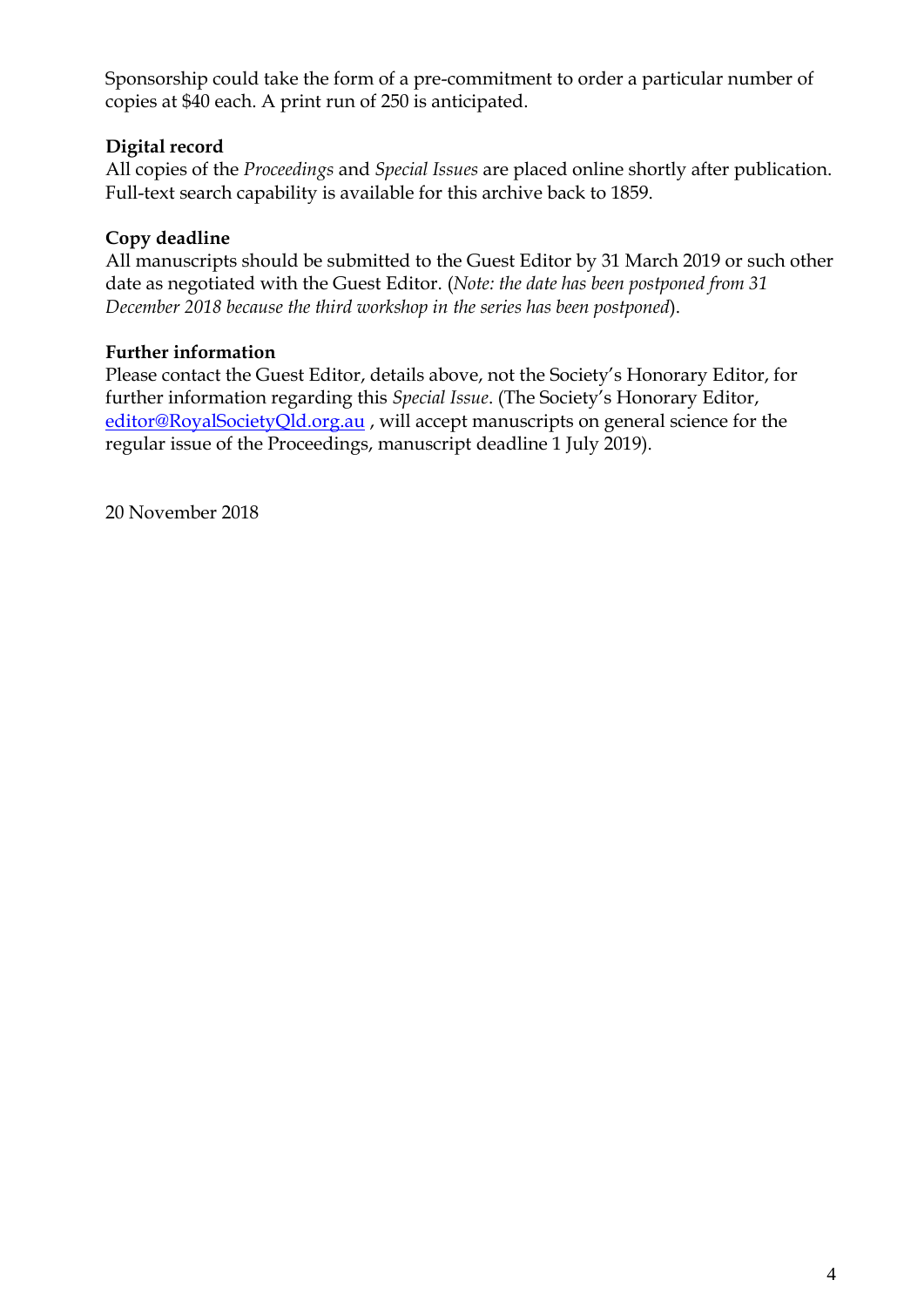# **Style guide for submissions to the** *Special Issue* **of PRSQ**

Authors are urged to follow this style guide. Failure to do so may necessitate the return of the manuscript to the author for style revision, and associated delays in publication.

The Special Issue will generally follow the world-respected style guide used by numerous international journals: American Psychological Association's Publication Manual (6th Edition). Versions of its content are freely available on the Internet. A useful document has been released by East Carolina University summarising the key points of this style [\(http://www.ecu.edu/cs-dhs/laupuslibrary/upload/apa\\_style\\_guide\\_6th\\_ed\\_oct09.pdf](http://www.ecu.edu/cs-dhs/laupuslibrary/upload/apa_style_guide_6th_ed_oct09.pdf) ).

The APA Style Guide is used in most Social Science journals, and is readily available to all potential contributors. APA have refined their Manual over six editions and has a clear, concise, consistent system for including all relevant information. The following style guide is modelled on APA but capitalises author(s)' names.

Please note that this Style Guide is not the same as that for manuscripts to be submitted for the regular *Proceedings 123*.

#### MANUSCRIPTS

Manuscripts should be submitted electronically to the Editor as a Microsoft Word document, formatted for an A4 sized page with wide margins (at least 2.5cm). Text should be doublespaced and every page (including the title page) numbered.

Scientific papers should be organised as follows: Title page (title in upper case), names and addresses of authors); ABSTRACT (300 words maximum); INTRODUCTION (Literature review leading to research question); METHOD (including sub-sections, where relevant: Participants; Materials; Procedure); RESULTS; DISCUSSION; REFERENCES; AUTHOR PROFILE; ACKNOWLEDGEMENTS. Alternative headings may be relevant for other types of manuscripts; please consult the Editor if clarifications are required in this regard.

Please apply paragraph styles to all text. Paragraphs should be separated by one line with no indentation.

References should be arranged alphabetically under authors' names. Publications by the same author(s) in the same year should be designated 1993a, 1993b, etc., listed alphabetically by paper title. Several papers by the same author should be arranged: sole author; one co-author; several co-authors (listed chronologically, the earliest first).

Accuracy in calculations, figures, tables, names, quotations, references etc. is the complete responsibility of the author(s).

#### **Examples of reference styles**

COMITA, G. W. (1968). Oxygen consumption in *Diaptomus*. *Limnology and Oceanography*, *13*, 51–57.

WENG, H. T., MATHER, P. B., & CAPRA, M. F. (1994). Assessment of genetic differentiation in trumpeter whiting (*Sillago maculata* Quoy & Gaimard) populations in Moreton Bay. *Proceedings of the Royal Society of Queensland, 104*, 11–17.

BRODY, S. (1945). *Bioenergetics and growth*. New York: Reinhold Publishing.